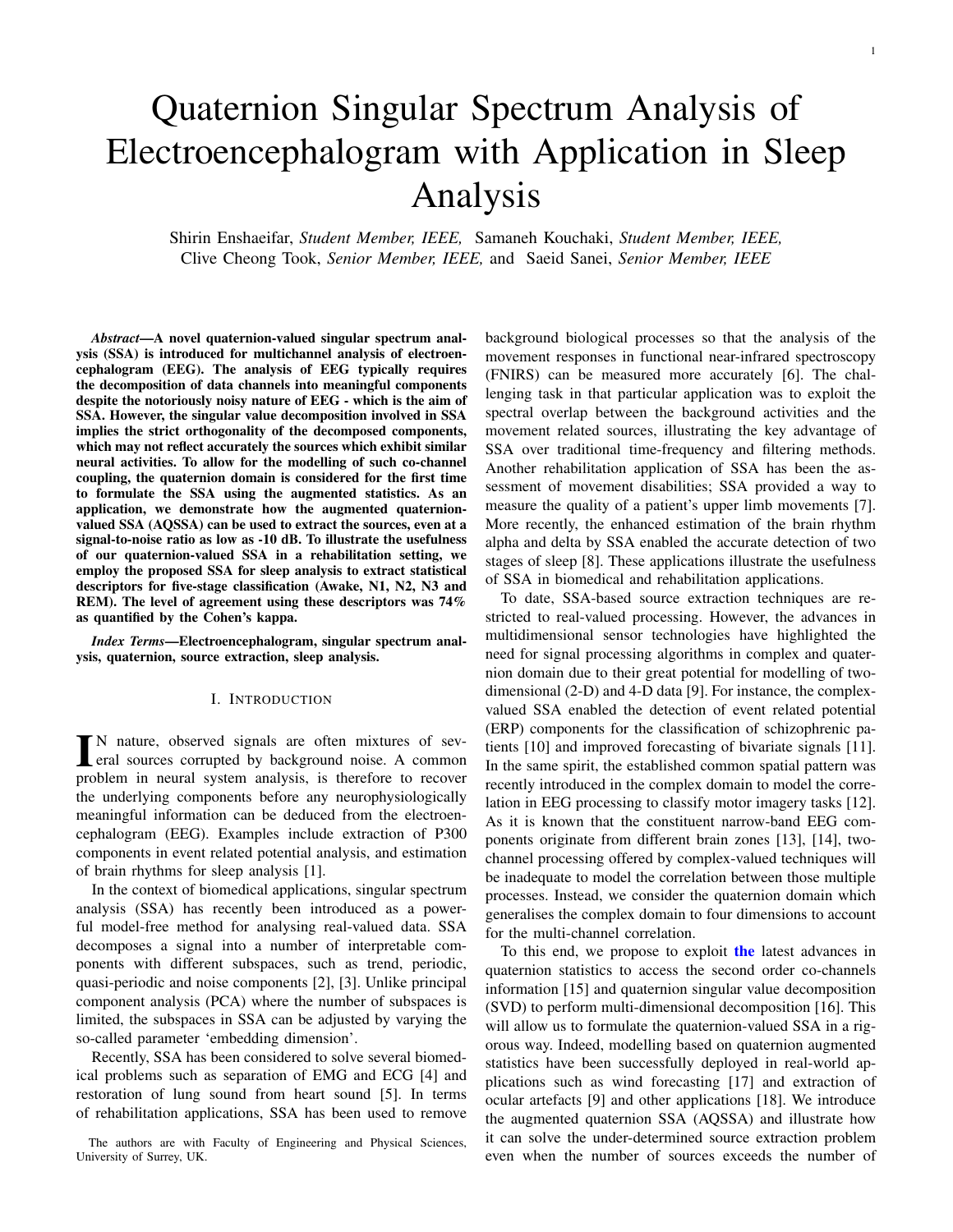electrodes. Moreover, it performs well even at a signal-to-noise ratio (SNR) less than -5 dB.

To evaluate the performance of the proposed method for EEG analysis, motivated by the success of our previous method [8], we consider sleep analysis as the application of interest. In the context of sleep analysis, SSA has recently been used to detect the transition between the two stages of sleep [8]. However, in contrast to [8], we consider fivestage classification. The basis for sleep EEG analysis lies in the estimation of the brain rhythms such as delta (less than 4 Hz), theta (4-7 Hz), alpha (8-12 Hz), **sigma** (11-16 Hz), and beta (16-30 Hz) from the EEG, that exhibit different characteristics in various stages of sleep, especially in the context of non-rapid eye movement (NREM) [1], [19]. NREM sleep is divided into three stages, namely N1, N2 and N3. Stage N1 is the drowsiness stage that is considered as a transition stage from awake (W) to asleep. In this stage, the alpha rhythm is attenuated and replaced by low amplitude waves, predominantly 4-7 Hz or theta, for more than 50% of the epochs. Next stage or Stage N2 is characterised by the occurrence of sleep spindles<sup>1</sup> or K complexes. Stage N2 might lead to Stage N3 which consists of slow wave activities (0.5- 2 Hz or lower delta) measured frontally in adults [20]. The spindles may exist in this stage, however, as the sleep deepens the spindles' rate decreases [1]. Using these characteristics, we illustrate that quaternion SSA can be used to estimate five brain rhythms to track the NREM and REM states of sleep.

The paper is structured as follows: in Section II and III, a brief background on SSA algorithm and statistics of the quaternion domain are explained. Then, augmented quaternion SSA is introduced in Section IV, followed by the proposed supervised reconstruction methods. The results of applying the proposed methods to both synthetic and real data are shown in Section VI-VII and finally, Section VIII concludes the paper.

#### II. SINGULAR SPECTRUM ANALYSIS

SSA is a subspace decomposition algorithm that represents the original signal as a sum of components which can be identified as a trend, periodic or quasi-periodic component and noise. To achieve this, SSA algorithm is computed in two main stages which are described as follows [3].

#### *A. Decomposition*

The decomposition stage involves an embedding procedure followed by SVD of the covariance of the embedded data. For this purpose, the original signal  $\mathbf{x} = [x_1, \dots, x_N] \in \mathbb{R}^{1 \times N}$ is mapped to the trajectory matrix  $\mathbf{W} \in \mathbb{R}^{L \times K}$  where its first column is a segment of the original signal and its second column is the one-step lagged version of the first column; see Equation (1). The parameter  $L$  is defined as the window length where  $1 < L < N$  and  $K = N - L + 1$  where N is length of the original signal. L should be adequately long to account for the information about data variation. Observe that  $W$  is a

 $1$ Sleep spindles are oscillations in the sigma range (11-16 Hz) which last for short duration 0.5-2 seconds.

Hankel matrix in which the elements along the cross-diagonals are equal.

$$
\mathbf{x} = [x_1, ..., x_N]
$$
  
\n
$$
\mathbf{W} = \begin{bmatrix} x_1 & x_2 & x_3 & ... & x_K \\ x_2 & x_3 & x_4 & ... & x_{K+1} \\ \vdots & \vdots & \vdots & \ddots & \vdots \\ x_L & x_{L+1} & x_{L+2} & ... & x_N \end{bmatrix} \in \mathbb{R}^{L \times k}
$$
 (1)

The trajectory matrix  $W$  is then represented in terms of its eigenvectors and singular values which are obtained from the SVD of the covariance matrix  $E\{WW^T\} = \mathbf{U}\Lambda\mathbf{V}^T$ , such that

$$
\mathbf{W} = \mathbf{U}\mathbf{\Lambda}^{1/2}\mathbf{V}^{T}
$$

$$
\mathbf{W} = \sum_{j=1}^{r} \mathbf{W}_{j} = \sum_{j=1}^{r} \sqrt{\lambda_{j}} \mathbf{u}_{j} \mathbf{v}_{j}^{T}
$$
(2)

Observe that  $\sqrt{\lambda_j}$  are the singular values of matrix W in decreasing order  $(\lambda_1 > \lambda_2 > ... > \lambda_L)$  and  $\mathbf{u}_j$  and  $\mathbf{v}_j$ are the left and right  $j$ -th eigenvectors. The parameter  $r = \max\{j : \lambda_j > 0\}$  restricts the eigenvalues corresponding to the dominant components. The set  $(\lambda_j, \mathbf{u}_j, \mathbf{v}_j)$  is called j-th eigentriple of matrix W and  $W_j$  is defined as the elementary matrix, i.e.  $\mathbf{W}_j = \sqrt{\lambda_j} \mathbf{u}_j \mathbf{v}_j^T$ .

## *B. Reconstruction*

This stage reconstructs the signal from the elementary matrices, while mitigating the effect of noise. In the first part, the elementary matrices  $W_j$  are divided into a number of groups and each group  $g$  is represented by a corresponding matrix  $\hat{\mathbf{W}}_g$  which is the sum of elementary matrices within subset  $S_a$ :

$$
\hat{\mathbf{W}}_g = \sum_{j \in S_g} \mathbf{W}_j = \begin{bmatrix} \hat{w}_{11} & \hat{w}_{12} & \dots & \hat{w}_{1,K} \\ \hat{w}_{21} & \hat{w}_{22} & \dots & \hat{w}_{2,K+1} \\ \vdots & \vdots & \ddots & \vdots \\ \hat{w}_{L,1} & \hat{w}_{L,L+1} & \dots & \hat{w}_{L,N} \end{bmatrix}
$$
(3)

Grouping of the elementary matrices is based on prior knowledge about the signal of interest. For example, for smoothing of the data,  $W_i$  are divided into two groups which represent the dominant and noise subspaces; the noise subspace is ignored for reconstruction. Another example is when extracting the main trend and periodic components of the signal, the selected eigentriples correspond to the highest eigenvalue and paired eigenvalues respectively. Thus, in the second step of reconstruction a desired subset is selected and subseries  $\hat{x}$ is achieved by Hankelization algorithm, which computes the average along cross-diagonals of matrix  $\hat{\mathbf{W}}_g$ . In other words, if  $\hat{w}_{ij}$  refers to an entry of the matrix  $\hat{\mathbf{W}}_g$ , *n*-th term of the reconstructed signal  $\hat{x}_n$  is calculated by averaging  $\hat{w}_{ij}$  along all  $i, j$  such that  $i + j = n + 1$  [3]:

$$
\hat{\mathbf{x}} = [\hat{x}_1, \hat{x}_2, \dots, \hat{x}_N] \quad \text{where } \begin{cases} \hat{x}_1 &= \hat{w}_{11} \\ \hat{x}_2 &= (\hat{w}_{12} + \hat{w}_{21})/2 \\ \hat{x}_3 &= (\hat{w}_{13} + \hat{w}_{22} + \hat{w}_{31})/3 \\ \dots \end{cases}
$$

(4)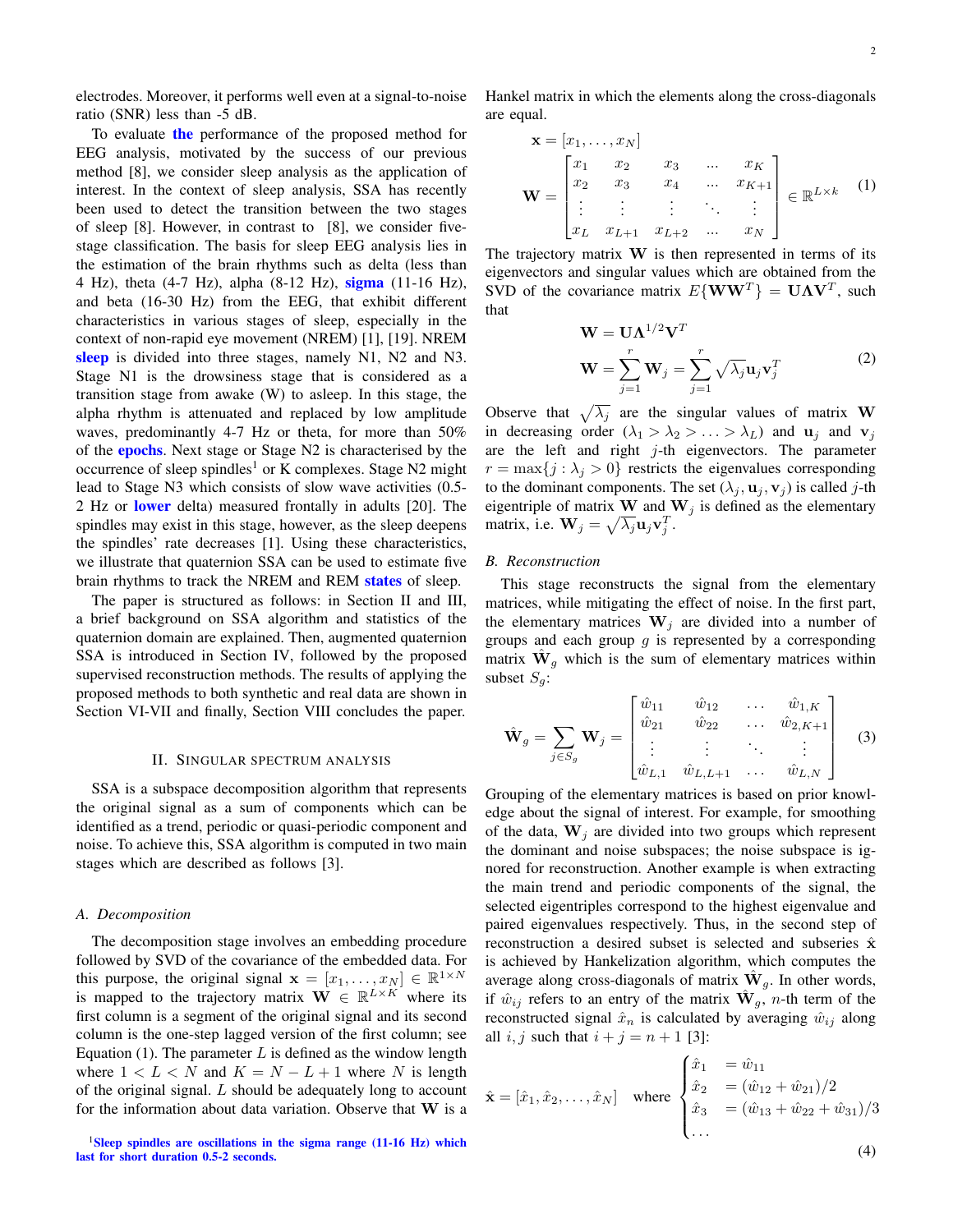#### III. QUATERNION

# *A. Quaternion algebra*

A quaternion vector x comprises of a real (scalar) part  $\mathfrak{R}\{\cdot\}$  and vector part (also called pure quaternion)  $\mathfrak{I}\{\cdot\}$  which consists of three imaginary components:

$$
\mathbf{x} = \Re{\mathbf{x}} + \Im{\mathbf{x}}
$$
  
=  $\Re{\mathbf{x}} + i\Im_{i}{\mathbf{x}} + j\Im_{j}{\mathbf{x}} + k\Im_{k}{\mathbf{x}}$   
=  $\mathbf{x}_{a} + i\mathbf{x}_{b} + j\mathbf{x}_{c} + k\mathbf{x}_{d}$  (5)

Note that the imaginary units  $i, j$  and  $k$  are orthogonal unit vectors for which:

$$
ij = -ji = k
$$
  $jk = -kj = i$   $ki = -ki = j$   
 $i^2 = j^2 = k^2 = ijk = -1$  (6)

The above identities demonstrate the noncommutative property of quaternion products where  $x_1x_2 \neq x_2x_1$ . Another important notion for the quaternion domain  $(\mathbb{H})$  is the so-called "quaternion involution" which defines a self-inverse mapping. All three involutions about the  $i, j$  and  $k$  imaginary unit axes are given by [15]:

$$
\mathbf{x}^{i} = -i\mathbf{x}^{i} = \mathbf{x}_{a} + i\mathbf{x}_{b} - j\mathbf{x}_{c} - k\mathbf{x}_{d}
$$
  
\n
$$
\mathbf{x}^{j} = -j\mathbf{x}^{j} = \mathbf{x}_{a} - i\mathbf{x}_{b} + j\mathbf{x}_{c} - k\mathbf{x}_{d}
$$
  
\n
$$
\mathbf{x}^{k} = -k\mathbf{x}^{k} = \mathbf{x}_{a} - i\mathbf{x}_{b} - j\mathbf{x}_{c} + k\mathbf{x}_{d}
$$
\n(7)

which form the bases for augmented quaternion statistics. Note that involution illustrates a rotation along a single unit axis, while the quaternion conjugate operator (.)<sup>\*</sup> rotates along all three imaginary axes:

$$
\mathbf{x}^* = \Re{\{\mathbf{x}\}} - \Im{\{\mathbf{x}\}} = \mathbf{x}_a - i\mathbf{x}_b - j\mathbf{x}_c - k\mathbf{x}_d \qquad (8)
$$

The relationship between a quaternion vector and its involutions is given by:

$$
\mathbf{x}^* = \frac{1}{2} [\mathbf{x}^i + \mathbf{x}^j + \mathbf{x}^k - \mathbf{x}] \tag{9}
$$

Observe that as long as four of the five vectors in (9) are known, the fifth vector can be computed.

#### *B. Augmented statistics*

To exploit the power difference or the correlation between the data channels, it is necessary to make use of widely linear modelling of signals. For this purpose "augmented" statistics have been established to incorporate the complementary covariance matrices and exploit the complete second-order information.

In complex domain, real and imaginary parts of a complex number  $z = z_a + iz_b$  can be calculated as  $z_a = \frac{1}{2}(z + z^*)$  and  $z_b = \frac{1}{2i} (z - z^*)$ . These two examples highlight the necessity to consider both  $z$  and  $z^*$ , paving the way for augmented complex statistics, where a basis vector is *augmented* by its conjugate variables as  $z^a = [z, z^*]^T \in \mathbb{C}$  [15]. Thus, the augmented covariance matrix  $\mathbb{C}^a$  can be computed as:

$$
\mathbf{C}^a = \mathbf{z}^a \mathbf{z}^{aH} = \begin{bmatrix} \mathbf{z} \mathbf{z}^H & \mathbf{z} \mathbf{z}^T \\ (\mathbf{z} \mathbf{z}^T)^* & (\mathbf{z} \mathbf{z}^H)^* \end{bmatrix}
$$
(10)

Note that the Hermitian operator  $(.)^H$  refers to transpose conjugate operation. Since  $\mathbb{C}^a$  includes both covariance and pseudo-covariance, it takes into account the complete secondorder information in the complex-valued data. However, in quaternion domain such convenient manipulation is not possible. The correspondence between the elements of a quaternion variable in  $\mathbb H$  and the elements of a quadrivariate vector in  $\mathbb R^4$ can be obtained by [15]:

$$
\mathbf{x}_{a} = \frac{1}{2}(\mathbf{x} + \mathbf{x}^{*}) \qquad \mathbf{x}_{b} = \frac{1}{2i}(\mathbf{x} - \mathbf{x}^{i*})
$$

$$
\mathbf{x}_{c} = \frac{1}{2j}(\mathbf{x} - \mathbf{x}^{j*}) \qquad \mathbf{x}_{a} = \frac{1}{2k}(\mathbf{x} - \mathbf{x}^{k*})
$$
(11)

Thus, the quaternion statistics should include all quaternion involutions  $x^i$ ,  $x^j$  and  $x^k$  to access to the complete second order statistical information. This way, the augmented quaternion vector  $\mathbf{x}^a = [\mathbf{x}^T, \mathbf{x}^{iT}, \mathbf{x}^{jT}, \mathbf{x}^{kT}]^T$  is defined and used to compute the augmented covariance matrix  $(C_q^a)$ :

$$
\mathbf{C}_{q}^{a} = E\{\mathbf{x}^{a}\mathbf{x}^{aH}\}\n= \begin{bmatrix}\n\mathbf{C}_{\mathbf{x}\mathbf{x}} & \mathbf{C}_{\mathbf{x}^{i}} & \mathbf{C}_{\mathbf{x}^{j}} & \mathbf{C}_{\mathbf{x}^{k}} \\
\mathbf{C}_{\mathbf{x}^{i}}^{H} & \mathbf{C}_{\mathbf{x}^{i}\mathbf{x}^{i}} & \mathbf{C}_{\mathbf{x}^{i}\mathbf{x}^{j}} & \mathbf{C}_{\mathbf{x}^{i}\mathbf{x}^{k}} \\
\mathbf{C}_{\mathbf{x}^{j}}^{H} & \mathbf{C}_{\mathbf{x}^{j}\mathbf{x}^{i}} & \mathbf{C}_{\mathbf{x}^{j}\mathbf{x}^{j}} & \mathbf{C}_{\mathbf{x}^{j}\mathbf{x}^{k}} \\
\mathbf{C}_{\mathbf{x}^{k}}^{H} & \mathbf{C}_{\mathbf{x}^{k}\mathbf{x}^{i}} & \mathbf{C}_{\mathbf{x}^{k}\mathbf{x}^{j}} & \mathbf{C}_{\mathbf{x}^{k}\mathbf{x}^{k}}\n\end{bmatrix} (12)
$$

in which  $C_{xx} = E\{xx^H\}$  is the standard covariance matrix, whereas the matrices  $C_{x^i}$ ,  $C_{x^j}$ , and  $C_{x^k}$  are respectively termed  $i-, j-,$  and  $k-$  covariance matrices. These matrices are also called the complementary or pseudo-covariance matrices [15]:

$$
\mathbf{C}_{\mathbf{x}^{\alpha}} = E\{\mathbf{x}\mathbf{x}^{\alpha H}\} \quad \mathbf{C}_{\mathbf{x}^{\alpha}\mathbf{x}^{\beta}} = E\{\mathbf{x}^{\alpha}\mathbf{x}^{\beta H}\} \quad \text{where} \quad \alpha, \beta \in \{i, j, k\}
$$
 (13)

As  $\mathbf{C}_q^a$  considers both covariance and pseudo-covariance matrices, it takes into account the complete second order information in the quaternion-valued data.

## IV. AUGMENTED QUATERNION SSA (AQSSA)

The basic quaternion trajectory matrix  $\mathbf{W} \in \mathbb{H}^{L \times K}$  is generated via (1). The next step aims at calculating quaternion SVD (QSVD) of the trajectory matrix using its covariance matrix. Unlike real-valued SSA in which the covariance was generated as  $E\{WW^T\}$ , for AQSSA the basic trajectory matrix incorporates information augmented by all three involutions (7) to generate the augmented trajectory matrix  $\mathbf{W}^{a} \in \mathbb{H}^{4L \times K}$  as:

$$
\mathbf{W}^a = [\mathbf{W}^T, \mathbf{W}^{iT}, \mathbf{W}^{jT}, \mathbf{W}^{kT}]^T
$$
 (14)

where  $\mathbf{W}^{\alpha T}$ ,  $\alpha \in \{i, j, k\}$ , is transpose of the  $\alpha$ -involution operation of the trajectory matrix W. The generated  $\mathbf{W}^{a}$  is then used to compute the new augmented covariance matrix  $\mathbf{C}^a \in \mathbb{H}^{4L \times 4L}$ .

$$
C^{a} = E\{W^{a}W^{aH}\}\
$$
  
= 
$$
\begin{bmatrix}C_{WW} & C_{W^{i}} & C_{W^{j}} & C_{W^{k}}\\C_{W^{i}}^{H} & C_{W^{i}W^{i}} & C_{W^{i}W^{j}} & C_{W^{i}W^{k}}\\C_{W^{j}}^{H} & C_{W^{j}W^{i}} & C_{W^{j}W^{j}} & C_{W^{j}W^{k}}\\C_{W^{k}}^{H} & C_{W^{k}W^{i}} & C_{W^{k}W^{j}} & C_{W^{k}W^{k}}\end{bmatrix}
$$
(15)

where  $C_{WW}$  is the standard covariance matrix and the matrices  $C_{W_i}$ ,  $C_{W_j}$ , and  $C_{W_k}$  are the complementary matrices.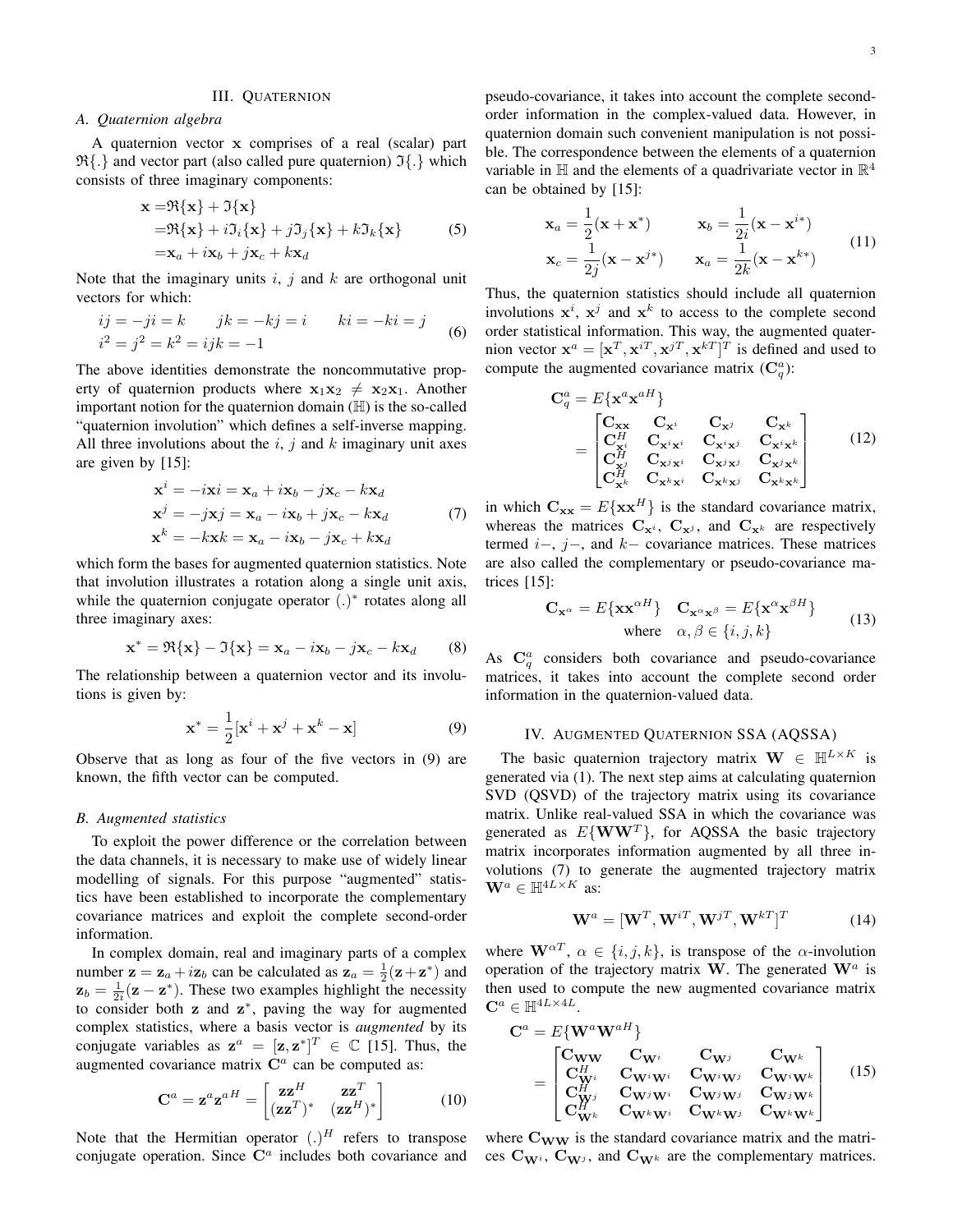$$
\mathbf{x} = [x_1, \dots, x_N] \in \mathbb{H}
$$
\n
$$
\mathbf{W} = \begin{bmatrix} x_1 & x_2 & x_3 & \dots & x_K \\ x_2 & x_3 & x_4 & \dots & x_{K+1} \\ \vdots & \vdots & \vdots & \ddots & \vdots \\ x_L & x_{L+1} & x_{L+2} & \dots & x_N \end{bmatrix} \in \mathbb{H}^{L \times K}
$$
\n
$$
\mathbf{W}^a = [\mathbf{W}^T, \mathbf{W}^{iT}, \mathbf{W}^{jT}, \mathbf{W}^{kT}]^T \in \mathbb{H}^{4L \times K}
$$
\n
$$
\mathbf{C}^a = E{\mathbf{W}^a \mathbf{W}^{aH}}
$$
\n
$$
\mathbf{C}^H_{\mathbf{W}^i} \quad \mathbf{C}_{\mathbf{W}^i} \quad \mathbf{C}_{\mathbf{W}^j} \quad \mathbf{C}_{\mathbf{W}^i \mathbf{W}^j} \quad \mathbf{C}_{\mathbf{W}^j \mathbf{W}^k}
$$
\n
$$
= \begin{bmatrix} \mathbf{C}_{\mathbf{W}^W} & \mathbf{C}_{\mathbf{W}^i} & \mathbf{C}_{\mathbf{W}^j} & \mathbf{C}_{\mathbf{W}^k} \\ \mathbf{C}_{\mathbf{W}^j}^H & \mathbf{C}_{\mathbf{W}^j \mathbf{W}^j} & \mathbf{C}_{\mathbf{W}^j \mathbf{W}^j} & \mathbf{C}_{\mathbf{W}^j \mathbf{W}^k} \\ \mathbf{C}_{\mathbf{W}^k}^H & \mathbf{C}_{\mathbf{W}^k \mathbf{W}^j} & \mathbf{C}_{\mathbf{W}^k \mathbf{W}^j} & \mathbf{C}_{\mathbf{W}^k \mathbf{W}^k} \end{bmatrix}
$$
\n
$$
\Downarrow \text{Quaternion SVD}
$$
\n
$$
\mathbf{W}^a = \mathbf{U} \Lambda^{1/2} \mathbf{V}^H
$$
\n
$$
\mathbf{W}^a = \sum_{j=1}^r \mathbf{W}^a_j = \sum_{j=1}^r \sqrt{\lambda_j} \mathbf{u}_j \mathbf{v}_j^H
$$

where  $r = \max\{j : \lambda_j > 0\}$ 

#### Reconstruction

$$
\hat{\mathbf{W}}_g^a = \sum_{j \in S_g} \mathbf{W}_j^a = \begin{bmatrix} \hat{w}_{11} & \hat{w}_{12} & \dots & \hat{w}_{1,K} \\ \hat{w}_{21} & \hat{w}_{22} & \dots & \hat{w}_{2,K+1} \\ \vdots & \vdots & \ddots & \vdots \\ \hat{w}_{L,1} & \hat{w}_{L,L+1} & \dots & \hat{w}_{L,N} \end{bmatrix}
$$

$$
\hat{\mathbf{x}} = [\hat{x}_1, \hat{x}_2, \dots, \hat{x}_N] \text{ where } \begin{cases} \hat{x}_1 = \hat{w}_{11} \\ \hat{x}_2 = (\hat{w}_{12} + \hat{w}_{21})/2 \\ \hat{x}_3 = (\hat{w}_{13} + \hat{w}_{22} + \hat{w}_{31})/3 \\ \dots \end{cases}
$$

Thus,  $\mathbf{C}^a$  captures the complete second order information and it is more likely that AQSSA outperforms its basic quaternionvalued SSA (QSSA). The steps of AQSSA are summarised in Algorithm 1.

#### V. SUPERVISED RECONSTRUCTION

To this point, AQSSA has been used to decompose the four correlated channels simultaneously into several subspaces. In order to employ this method for source extraction, the corresponding subspace of the desired signal should be identified. Similar to the real-valued SSA, one of the main challenges is to find  $S_q$ , the group of the eigentriples for reconstructing the component of interest. Thus, it is necessary to develop some techniques for proper subspace grouping [8].

Subspaces are generally characterised by various statistical or physical constraints based on desired properties. In this work we aim to develop an under-determined source extraction method assuming that the sources are narrow-band and their frequencies are within a limited range. To achieve this, two possible approaches are discussed in the following sections:



Fig. 1: Supervised AQSSA using an adaptive procedure for selection of the desired subspace with the help of MEMD.

#### *A. Generalisation of our previous work to multi channels*

Recently, empirical mode decomposition (EMD) has been used in the reconstruction stage of a tensor-based SSA (TSSA) to accurately select the desired subspace when frequency band of the signal of interest is known [8]. The EMD tensor-based SSA (TSSA-EMD) has been introduced for single channel source separation with the application in sleep scoring [8]. In this work, however, the multivariate EMD (MEMD) [21] is used in the reconstruction stage (3) to inform AQSSA on the optimal grouping subset  $S_q$ .

Similar to traditional EMD, MEMD is a time-frequency analysis tool in which the original multivariate signal is represented as a linear combination of intrinsic oscillatory modes, called intrinsic mode functions (IMFs). Since MEMD involves multivariate data, the signal is first projected in different directions to generate multiple envelopes. These envelopes are then averaged to calculate the local mean to yield the IMFs [21]. Since MEMD estimates the number of frequency components within each subspace, it is used to select the subset of the desired signal. For this purpose, a number of IMFs are selected based on some prior criteria, such as the maximum power in the desired frequency band. Then, the following equation is used to automatically group the eigentriples:

$$
J = \|\mathbf{F} - \mathbf{U}\mathbf{Y}\Lambda^{1/2}\mathbf{V}^H\|
$$
 (16)

in which  $\bf{F}$  is the Hankel matrix of the selected IMFs,  $\bf{Y}$  is a diagonal matrix of adaptive weights and  $J$  is the objective function. This function can be minimised using the gradient descent to obtain Y:

$$
\mathbf{Y}^{\text{new}} = \mathbf{Y}^{\text{old}} - \eta \nabla_{\mathbf{Y}^{\text{old}}}(J) \tag{17}
$$

where  $\eta$  is the step size set empirically and  $\nabla_{\mathbf{Y}^{\text{old}}} (J)$  denotes the gradient of the objective function  $J$  with respect to  $Y$  [8]. The structure of AQSSA-MEMD is summarised in Fig. 1.

Remark#1: Unlike TSSA-EMD which is a single channel source separation method, the generalised AQSSA-MEMD method can cater for multi-channel processing, typically used in brain computer interface applications.

Remark#2: Note that AQSSA-MEMD can extract an arbitrary number of sources from four recorded channels as long as the number of sources is less than L.

Remark#3: TSSA-EMD can track the changes of delta and alpha band in sleep analysis [8]. However, AQSSA-MEMD can estimate five frequency ranges of brain rhythms. Thus, the proposed method can provide a more refined extraction of delta, theta, alpha, sigma, and beta bands from the EEGs.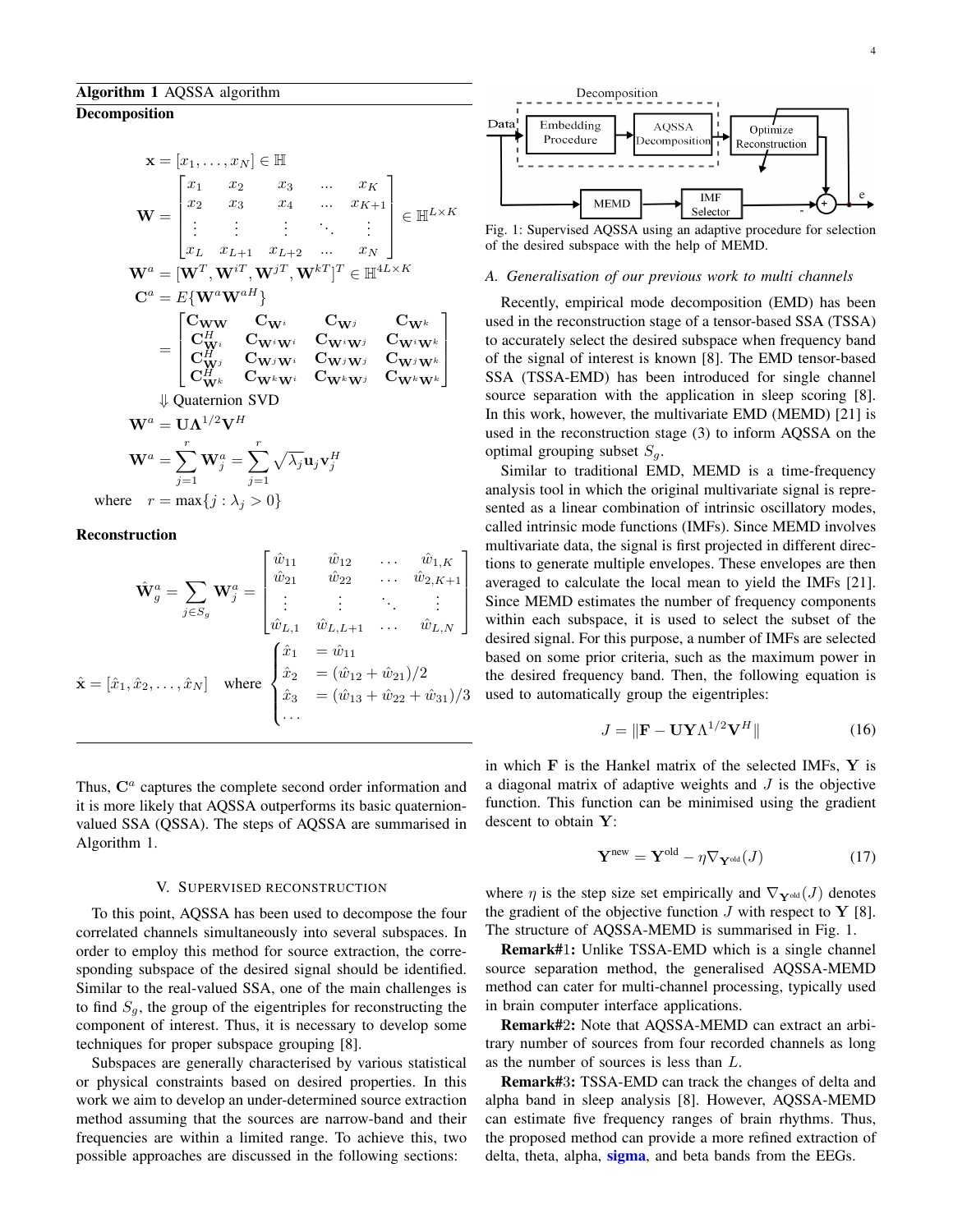#### *B. A novel multi-channel algorithm*

In addition to the novel quaternion algorithm presented in Section V-A, we introduce a second algorithm that circumvents the optimisation step (17), which requires selection of the optimal step size. Indeed, selection of the optimal step size generally involves a lengthy trial and error procedure. To address this shortcoming, we propose a fully data-driven technique called single-element AQSSA (AQSSA-SE) in which the reconstruction stage is supervised using a frequency constraint. Assume that  $x \in \mathbb{H}$  contains four data channels which are obtained from several sources using a random mixing matrix A:

$$
\mathbf{x} = \mathbf{x}_a + i\mathbf{x}_b + j\mathbf{x}_c + k\mathbf{x}_d
$$
\n
$$
\begin{bmatrix}\n\mathbf{x}_a \\
\mathbf{x}_b \\
\mathbf{x}_c \\
\mathbf{x}_d\n\end{bmatrix} = \mathbf{A}\mathbf{s} \quad \text{where} \quad \begin{cases}\n\mathbf{A} \in \mathbb{R}^{4 \times D} \\
\mathbf{s} \in \mathbb{R}^{D \times N}\n\end{cases} \quad (18)
$$

where  $D$  defines the number of sources. The objective is to implement AQSSA-SE to reconstruct the sources  $\hat{s}$  from x. To this end, the original signal is first represented in the eigen domain with 4L eigentriple sets, see Algorithm 2. In the reconstruction procedure, the eigen domain is divided into two subspaces, i.e.  $[1, r]$  and  $(r, 4L]$ , termed as dominant (lower) and noise (higher) subspaces respectively. To mitigate the effect of noise, the latter subspace is ignored and grouping is only applied to the dominant subspace.

For an automatic grouping, a single set of eigentriples is used at a time to reconstruct a quaternion-valued signal  $\hat{x}$ . Since the sources are considered narrow-band with known frequency ranges, the corresponding eigenvector can be automatically placed in a proper group according to its dominant frequency obtained from the Fourier transform. These steps are repeated for all the eigentriples in the lower subspace. Note that there are a total number of  $D$  groups, which is the same number as the original sources and each group contains an arbitrary number of components (see Algorithm 2, Reconstruction step). These components are then used to extract a unique source by computing

$$
\hat{\mathbf{s}}_d = \sum_{i=1}^p \text{sign}(\ \text{corr}(\hat{\mathbf{x}}_m, \hat{\mathbf{x}}_i) \ ) \hat{\mathbf{x}}_i \tag{19}
$$

in which the function 'sign' represents sign of its input and 'corr' measures the correlation between the corresponding inputs. Note that  $d = [1, \ldots, D]$  is the group index, p is the total number of components in each group and  $\hat{\mathbf{x}}_m$  has the maximum power in the corresponding group  $d$ . The steps of AQSSA-SE are summarised in Algorithm 2.

Remark#4: Similar to AQSSA-MEMD introduced in Section V-A, the AQSSA-SE method can be applied to 4D data to extract arbitrary number of sources. Thus, it can address an under-determined source separation scenario.

Remark#5: Since the proposed AQSSA-SE method considers the correlation between the data, the accurate ratio of the sources in different channels is preserved in the unmixing matrix. However, it suffers from the scaling problem - the result of extracting and adding the effect of desired source in all the channels using Equation (19).

# Algorithm 2 AQSSA-SE algorithm for under-determined BSS Decomposition

 $\mathbf{x} \to \mathbf{W} \to \mathbf{W}^a \in \mathbb{H}^{4L \times K} \to E\{\mathbf{W}^a \mathbf{W}^{aH}\} \to (\lambda_j, \mathbf{u}_j, \mathbf{v}_j)$ The decomposition stage follows that of the AQSSA technique. For a full mathematical description, see Algorithm 1.

#### Single-element reconstruction

1. Select  $r = \frac{L}{2}$  to highlight the dominant subspace  $[1, r]$ .

2. Generate a single elementary matrix  $\hat{\mathbf{W}}^a \approx \sqrt{\lambda_j} \mathbf{u}_j \mathbf{v}_j^H$ where  $j = [1, ..., r]$ .

3. Reconstruct the signal  $\hat{\mathbf{x}} \in \mathbb{H}$  by Hankelization algorithm, Equation (4).

4. Place  $\hat{x}$  in a proper group according to its frequency.

5. Repeat steps 2-4 for all the eigentriples in the dominant subspace  $[1, r]$ .

#### Source extraction

6. Select a component  $\hat{\mathbf{x}}_m$  with maximum power in each group.

- 7. Extract the source:  $\hat{\mathbf{s}}_d = \sum_{i=1}^p \text{sign}(\text{ corr}(\hat{\mathbf{x}}_m, \hat{\mathbf{x}}_i) ).\hat{\mathbf{x}}_i$
- 8. Repeat steps 6-7 for all groups  $[1, \ldots, D]$ .

Remark#6: Furthermore, AQSSA-SE filters out noise and performs source extraction, while AQSSA-MEMD only extracts the sources. It is thus expected that AQSSA-SE provides better estimation of noisy sources.

#### VI. EXPERIMENTAL RESULTS

In this section, performances of the proposed methods are evaluated using simulated data. First part explains the parameter setting and the evaluation criteria; then, the proposed methods are applied to synthetic data. In order to highlight the advantage of augmented quaternion statistics, AQSSA-SE and AQSSA-MEMD were compared with QSSA-SE and QSSA-MEMD.

## *A. Simulations*

The first experiment was carried out to evaluate the reconstruction accuracy for different levels of white Gaussian noise. To generate the synthetic EEG data, we followed the example of Koles and Soong [22] in which sum of sinusoids were used to simulate EEG to validate their source localization. For this purpose, five narrow-band signals (with frequency characteristics of delta, theta, alpha, sigma, and beta) were generated with a length of  $N = 1000$  samples. Then, they were mixed using a  $4 \times 5$  random matrix drawn from the standard normal distribution to obtain four mixtures. Overall, 20 sets of simulated data were generated to compute the averaged results. Furthermore, in order to assess the effect of noise on the performance accuracy, white Gaussian noise with different levels of SNR varying from -10 dB to 10 dB was added to each set. The simulated signals were modelled as:

$$
\mathbf{x} = \mathbf{A}\mathbf{s} + b\mathbf{e} \tag{20}
$$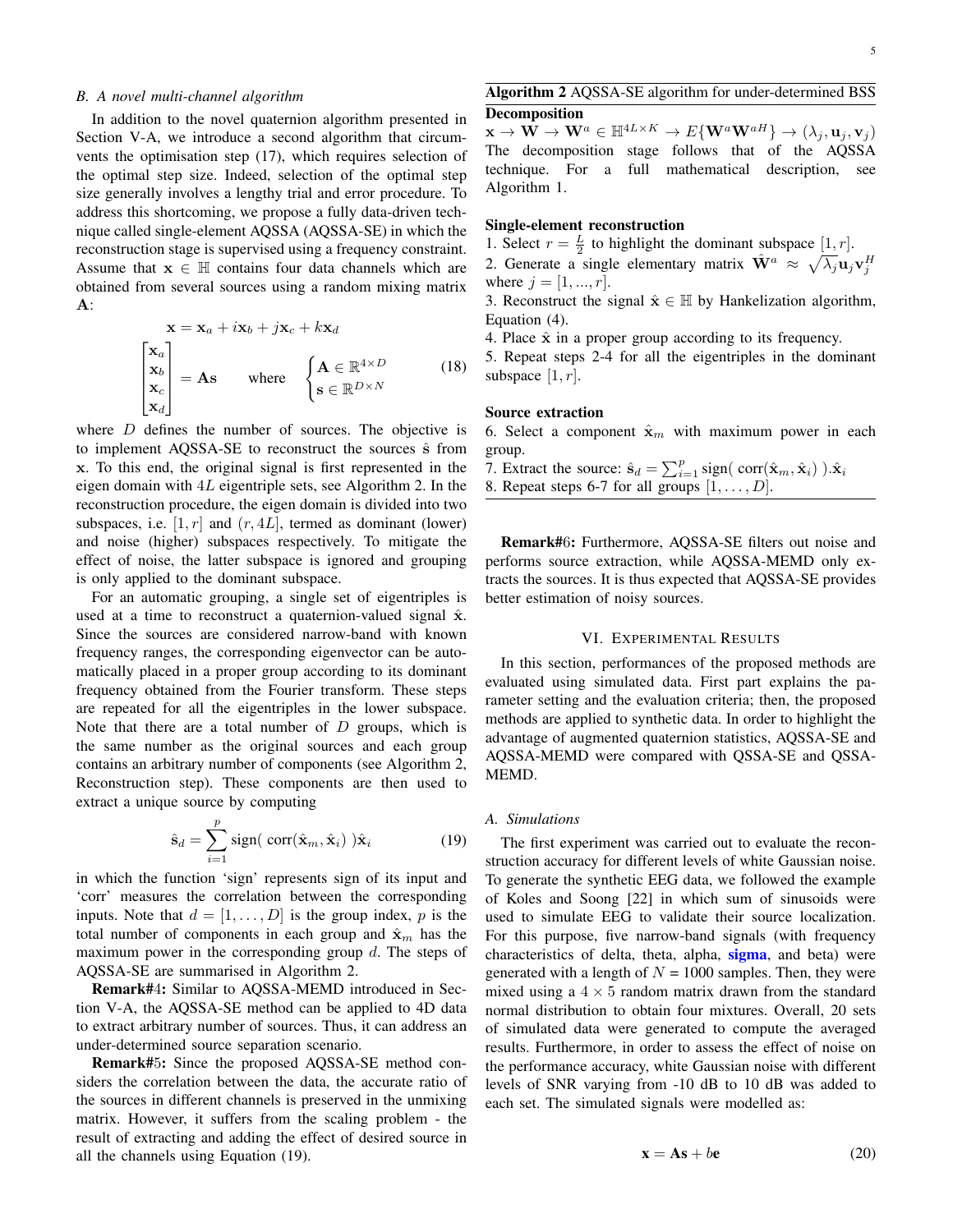where  $e$  is the white Gaussian noise,  $b$  determines the noise level, x is the generated input and s is the desired sources to be extracted. In this work, four observed channels were mixture of five sources. These four channels were represented as a single quaternion channel to generate the input of our experiment.

The performance of proposed methods were evaluated by considering normalised RMS error (NRMSE) among the initial source  $s_d$  and the corresponding extracted one  $\hat{s}_d$ . The performance measurement NRMSE was evaluated with regards to the noise free signal as:

$$
NRMSE = \frac{\sqrt{\frac{\sum(\mathbf{s}_d - \hat{\mathbf{s}}_d)^2}{N}}}{\max(\mathbf{s}_d) - \min(\mathbf{s}_d)}
$$
(21)

where  $\hat{\mathbf{s}}_d$  indicates the d-th estimated source and N is the data length. Hence, the lower the error, the better the estimate. Moreover, the Pearson correlation level between the desired and the extracted sources was considered as another criterion to assess the performance:

$$
\rho = \text{corr}(\mathbf{s}_d, \hat{\mathbf{s}}_d) = \frac{\sum (\mathbf{s}_d - \underline{s}_d)(\hat{\mathbf{s}}_d - \hat{\underline{s}}_d)}{\sqrt{\sum (\mathbf{s}_d - \underline{s}_d)^2 \sum (\hat{\mathbf{s}}_d - \hat{\underline{s}}_d)^2}} \qquad (22)
$$

in which  $\rho$  represents the correlation between the source and its estimate. Note that  $\underline{s}_d$  and  $\underline{\hat{s}}_d$  indicate respectively the mean values of d-th desired and estimated source.

*1) Parameter Settings:* The QSSA and AQSSA window length was set to  $L = \frac{N}{4}$  in the experiments. The window length is related to 1/bandwidth of the data and it was ensured that  $L$  was not less than 2 or 3 times this value to cater for the information about data variation. However, very large values of L were avoided to have low computational complexity. In MEMD-based experiment, 8 to 13 IMFs were generated among which sum of IMFs within the frequency range of interest was used. In SE-based method, the dominant subspace was selected as  $r = \frac{L}{2}$ . Note that selecting a very small r would ignore the useful information, whereas very large values would increase the effect of noise subspace.

After selecting the appropriate parameters, QSSA-SE, QSSA-MEMD, AQSSA-SE, and AQSSA-MEMD were employed to extract the original sources. Figs. 2 and 3 show the NRMS error and correlation against SNR.

#### *B. Simulation Discussion*

The simulation results in Fig. 2 and 3 confirmed that the proposed method was able to extract the desired sources when the number of sources exceeded the number of electrodes. As expected, augmented quaternion methods outperformed the normal quaternion algorithms for separation of narrow-band data. The main reason is that augmented statistics accounted for the correlation between data channels by exploiting both covariance and pseudo-covariance matrices. Using the augmented statistics, less error was observed and there was higher degree of correlation between the extracted and desired sources as shown in Figs. 2 and 3.

Two reconstruction schemes were then considered. The results in Fig. 2 and 3 showed that the single-element reconstruction approach outperformed the MEMD-based methods. It



Fig. 2: The effect of noise level on the performance of QSSA-SE, QSSA-MEMD, AQSSA-SE, and AQSSA-MEMD for extraction of the simulated narrow-band signals. The error is averaged over 20 sets of data.



Fig. 3: The effect of noise level on the correlation between the desired and the estimated source signals averaged over 20 sets of simulated narrow-band data using QSSA-SE, QSSA-MEMD, AQSSA-SE, and AQSSA-MEMD.

is due to the fact that in the SE-based reconstruction, the noise subspace was removed and the outputs were more similar to the original sources. On the other hand, all the subspaces were considered simultaneously by MEMD. Unlike the SE-based method, MEMD had mode mixing, i.e. similar oscillations in nearby modes. Thus, it was reasonable to expect better performance from AQSSA-SE and this was also confirmed by the simulation results shown in Fig. 4. This figure illustrates the high performance of AQSSA-SE for extraction of sources from the noisy mixtures shown in Fig. 4 (b). Note that the estimated sources had approximately 80% correlation with the original sources, Fig. 4 (a),(c).

#### VII. APPLICATION TO SLEEP EEG

This section involves AQSSA-SE with application to sleep data. Sleep is a dynamic process during which little response to external stimuli and body movement and alteration in metabolic rate can be observed [1]. Sleep has two distinct states with various neural activity levels; non-rapid eye movement (NREM) and rapid eye movement (REM) sleep. Each state has different neurological and physiological characteristics. Sleep analysis and classification of sleep stages are specifically important for clinical diagnosis of sleep-related phenomena [20]. Furthermore, sleep analysis has been used for automatic detection of drowsiness during driving [23]. To identify the sleep stages, polysomnography (PSG) signals including EEG, EOG and EMG are recorded and labelled by a sleep expert according to the standard rules. The most common sleep scoring guideline is the American Academy of Sleep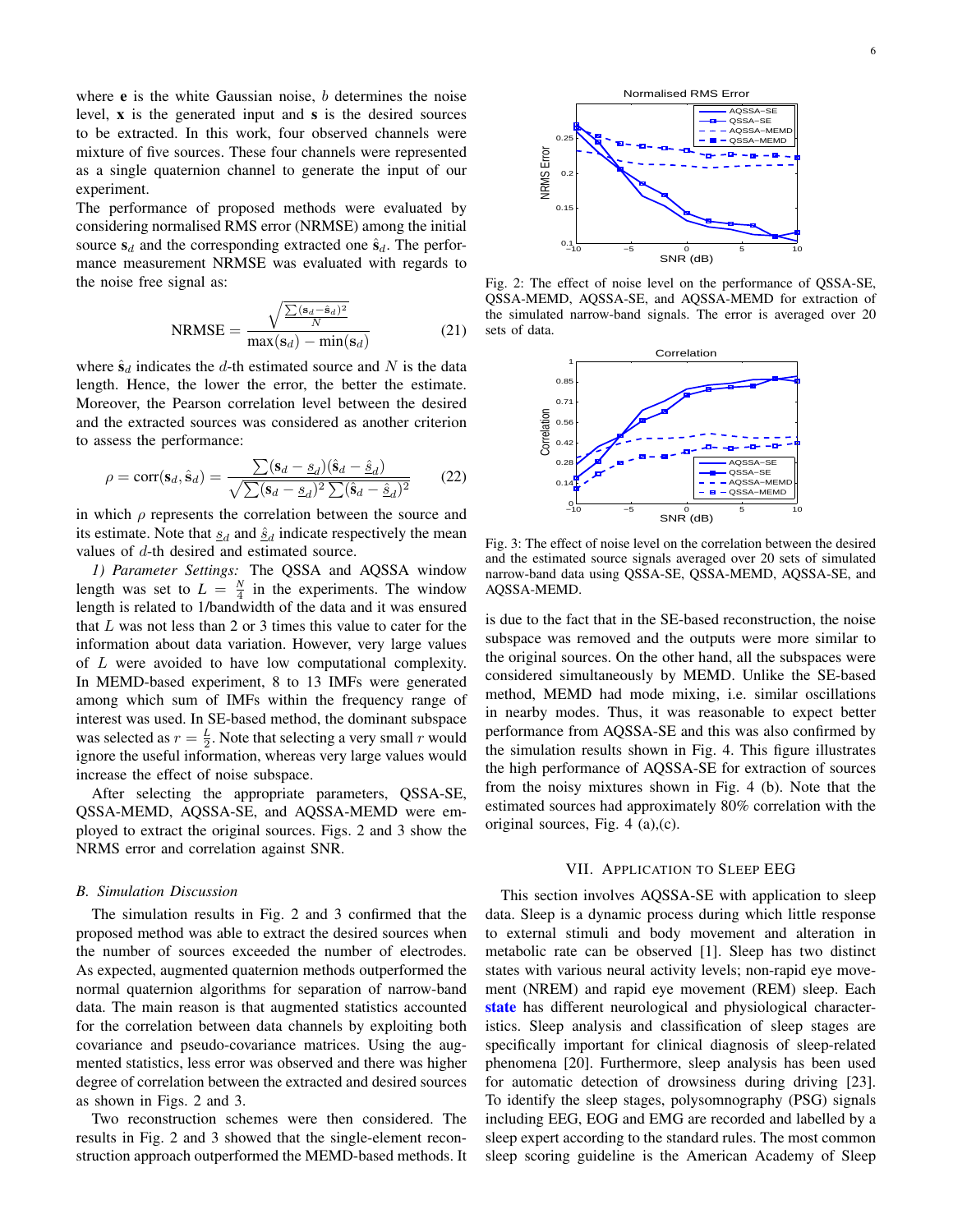

(b) Randomly mixed sources with white Gaussian noise (SNR=0 dB)



Fig. 4: Extracting five sources from four channels; (a) narrow-band desired sources, (b) random mixtures with added white Gaussian noise, and (c) the estimated sources using AQSSA-SE.

Medicine (AASM) manual which is designed to provide a comprehensive standardised specification and scoring rules for characterising natural sleep [20], [23].

As manual sleep scoring is a time-consuming process, several techniques have been established to automate sleep scoring [24], [25], [26]. In this paper, we aim to decompose the sleep EEG data and classify the stages using a multiclass support vector machine (M-SVM). SVM is a supervised learning method for classification which simultaneously maximise the classification margin and minimise the classification error [26]. Note that the main objective of this work is to introduce a novel multichannel analysis algorithm to exploit the correlation within bio-data, typically used for rehabilitation purposes. Thus, sleep analysis is performed to illustrate the applicability of our proposed method in EEG processing.

The data used in this work is a subset of the EEG data recorded in the Sleep Centre of the University of Surrey<sup>1</sup>. The



Fig. 5: The location of available electrodes. The electrodes used in this work are indicated by circles. Note that the selected channels are all referenced with respect to A1.

dataset recorded from thirty-six healthy men and women, all of which participated in EEG recording for nine sessions. During each session, PSG measures were recorded at a sampling rate of 256 Hz for a baseline night (BL, 8 hours), seven condition nights, i.e. sleep extension (SE, 10 hours) and sleep restriction (SR, 6 hours), and a recovery night (12 hours) following a period of total sleep deprivation.

To perform sleep classification, the AQSSA-SE method and a wavelet-based approach, which is a common method for analysis of EEG subbands [27], [28], were employed on sleep EEG to extract frequency bands delta, theta, alpha, sigma, and beta. Morlet wavelet transform which was used for comparison in this work, is an established approach for providing high time-frequency resolution in sleep signal analysis especially for detection of sleep abnormalities and spindles [28]. As wavelet works with single channel data, it was applied on four channels (F4-A1, C4-A1, P4-A1, and O2-A1) individually and results were averaged to generate the final output. However, the proposed method considered these four channels simultaneously, see Fig. 5 for the location of these electrodes.

Remark#7: According to the AASM manual, the rightsided electrodes are recommended for sleep analysis. Furthermore, it was shown in [29] that delta, theta, and beta bands exhibit right lateralisation during the sleep. Thus, in this work right-sided electrodes were selected to capture all the necessary information.

Remark#8: The selected electrodes provided a reasonable coverage of the frontal to posterior brain regions. Thus, it was expected that this method showed clear outputs for all frequency range sources regardless of their locations.

Remark#9: A complete automatic sleep scoring system should consider full PSG measures including EEG, EOG and EMG [20], [24]. However, in this work only EEG channels were considered without the assistance of EMG or EOG information to focus on EEG processing.

#### *A. Subband decomposition and statistical descriptors*

EEG data often contains many events, movement related sources, artifacts and noise. Therefore, it is often required to solve a noisy source separation problem, for which we have proposed a quaternion-based method in under-determined source separation settings, described in Section V-B.

*1) Subband decomposition:* In the first step of sleep scoring, the EEG data were decomposed into specific frequency bands. For this purpose, AQSSA-SE and wavelet methods were applied over segments of two seconds (2-s) to decompose

<sup>&</sup>lt;sup>1</sup>Data is recorded and validated under supervision of clinical experts. The same dataset has been used in our previous work [8].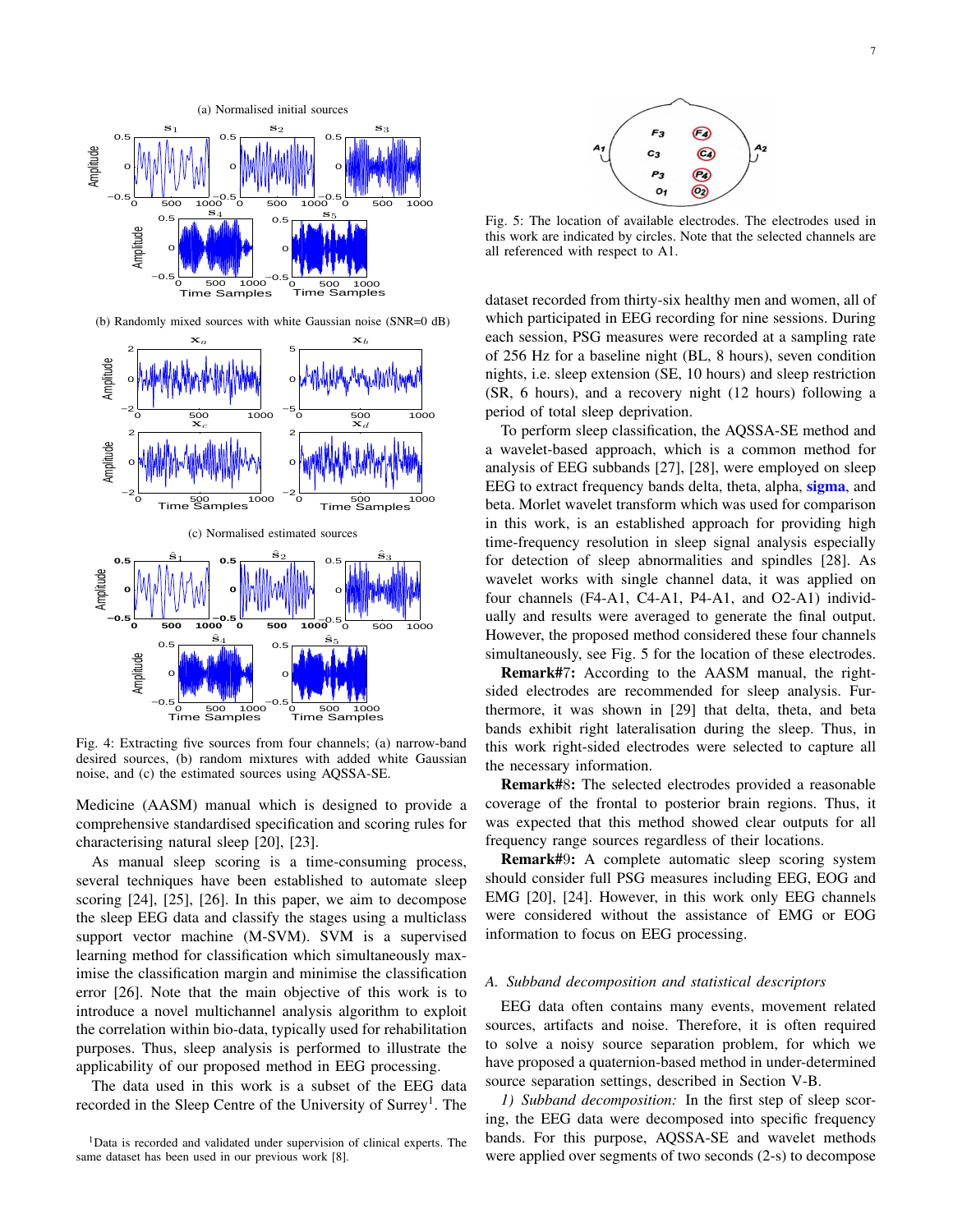|                      | TABLE I: Sleep stages description.                                                                         |
|----------------------|------------------------------------------------------------------------------------------------------------|
| Stage                | Description                                                                                                |
| Awake (W)            | Alpha rhythm: 8-13 Hz activity over the occipital                                                          |
|                      | region with eye closure. In stage W with eye                                                               |
|                      | open, brain rhythms contain low-amplitude activity                                                         |
|                      | (mainly beta and alpha frequencies),                                                                       |
|                      | Eye blinks: vertical eye movements at frequencies of                                                       |
|                      | $0.5 - 2$ Hz,                                                                                              |
|                      | reading eye movements or voluntary rapid eye                                                               |
|                      | movements (REM),                                                                                           |
|                      | Stage W may range from full alertness through early                                                        |
|                      | stages of drowsiness.                                                                                      |
| Stage N1             | Low amplitude, mixed frequency: predominantly 4-7                                                          |
|                      | Hz activity,                                                                                               |
|                      | Slow eye movements (SEM),                                                                                  |
|                      | N1 is a transition stage between wakefulness and sleep,                                                    |
|                      | in which the alpha rhythm is attenuated and replaced                                                       |
|                      | by low amplitude mixed frequency waves.                                                                    |
| Stage N <sub>2</sub> | Sleep spindle: a train of distinct waves at frequencies<br>11-16 Hz which lasts for short duration of 0.5- |
|                      | 2 seconds. Spindles start around Stage N2 and its                                                          |
|                      | occurrence rate decreases from this stage to Stage N3,                                                     |
|                      | <b>K</b> complex: a negative sharp-wave followed by a posi-                                                |
|                      | tive component standing out from the background EEG.                                                       |
| Stage N3             | Slow wave activity: waves of 0.5-2 Hz recorded over                                                        |
|                      | the frontal regions,                                                                                       |
|                      | Stage N3 replaces the R&K nomenclature of stage III                                                        |
|                      | and stage IV sleep,                                                                                        |
|                      | Note that sleep spindles may still exist in stage N3.                                                      |
| Stage R              | Rapid eye movements: conjugate, irregular, sharply                                                         |
|                      | peaked eye movements,                                                                                      |
|                      | Low amplitude, mixed frequency EEG,                                                                        |
|                      | Low chin EMG tone: during stage R, baseline EMG                                                            |
|                      | activity in the chin is usually at the lowest level of the                                                 |
|                      | entire recording,                                                                                          |
|                      | Transient muscle activity: irregular bursts of EMG                                                         |
|                      | activity which can be seen in the chin or anterior tibial                                                  |
|                      | EMG, as well as in EEG or EOG derivations.                                                                 |
|                      |                                                                                                            |

each segment into five subbands delta, theta, alpha, sigma, and beta. In the next step, EEG signals were analysed independently within each band to extract spectral and temporal information [25], see Table I. Thus, the mean power and relative power of each subband were measured for each 2 s window.

*2) Statistical descriptors and classification:* To identify the sleep stages, a set of fifteen segments was considered as a 30 s epoch and the M-SVM classified the generated epochs. M-SVM is a learning method which constructs a model based on the training data and their corresponding labels. Thus, it was required to feed the M-SVM with specific features obtained from the training epochs [23], [26]. The statistical descriptors or features used in this work are selected according to the AASM manual [20] and the established automatic sleep scoring systems in [24], [25], [30]. Each epoch was characterised by a set of 20 features which are summarised below:

- Standard deviation of 'mean power' for frequency bands delta, theta, alpha and, beta over a group of fifteen 2-s segments.
- Standard deviation of 'relative power' for all subbands delta, theta, alpha, **sigma**, and beta over a group of fifteen 2-s segments.
- Density of 'mean power' for frequency bands delta, theta, alpha, and beta. The density of each band was calculated

TABLE II: Qualitative interpretation of  $\kappa$ .

| Agreement             | Kappa value   | Agreement | Kappa value   |
|-----------------------|---------------|-----------|---------------|
| <b>Almost Perfect</b> | > 0.8         | Fair      | $0.21 - 0.40$ |
| Substantial           | $0.61 - 0.8$  | Slight    | $0.00 - 0.20$ |
| Moderate              | $0.41 - 0.60$ | Poor      | <0            |

by counting the number of 2-s segments with 'normalised power'<sup>2</sup> above a specific threshold. The threshold was selected as 0.3 for delta and theta and 0.5 for alpha and beta. For instance, the density of alpha was calculated as the number of 2-s segments with normalised alpha power above 0.5.

- Density of 'relative power' for all subbands.
- Standard deviation and density of the power ratio  $\frac{\text{beta} \times \text{theta}}{\text{delta}}$  for discrimination of REM from EEG as established in [25].

To estimate the sleep stages obtained from M-SVM classifier, two smoothing rules [25], [30] were adopted:

- Three consecutive rules to replace REM-N2-REM and REM-W-REM with REM-REM-REM and replace N2- N1-N2 with N2-N2-N2.
- Any REM epoch detected before the appearance of stage N2, was replaced with the wakefulness epoch.

#### *B. Statistical comparison*

Performance of the automated scoring using the AQSSA-SE method was evaluated using the following complementary measures which are the most common criteria used in the literature [25], [30].

Epoch-by-epoch agreement: Epoch-by-epoch agreement is defined as the percentage of epochs which are assigned the same stage in the manual and the automated scoring system. Cohen's kappa: Cohen's kappa  $(\kappa)$  is a statistical measure which quantifies the inter-rater agreement between two or more scorers. As  $\kappa$  considers the probability of agreement due to chance alone, it is generally known to be more robust than simple percentage agreement [25]. The interpretation of  $\kappa$  is summarized in Table II.

Sensitivity: In addition to Cohen's kappa and epoch-by-epoch agreement, the sensitivity associated with each stage was also calculated. Sensitivity is the **ratio of the number** of stages which were correctly detected by our proposed method<sup>3</sup>. Sensitivity reflects the performance compared to the current reference.

## *C. Results*

To demonstrate the generalisation of the proposed method, the selected EEG channels (F4-A1, C4-A1, P4-A1, and O2- A1) for half of the subjects were used to train M-SVM and the other half of the data were used to test the reconstructed model.

 $2$ Normalisation was performed for an individual subband with respect to its maximum power within a specific epoch.

<sup>3</sup>For example, sensitivity of awake in Table III was calculated as  $\frac{222}{222+45}$ .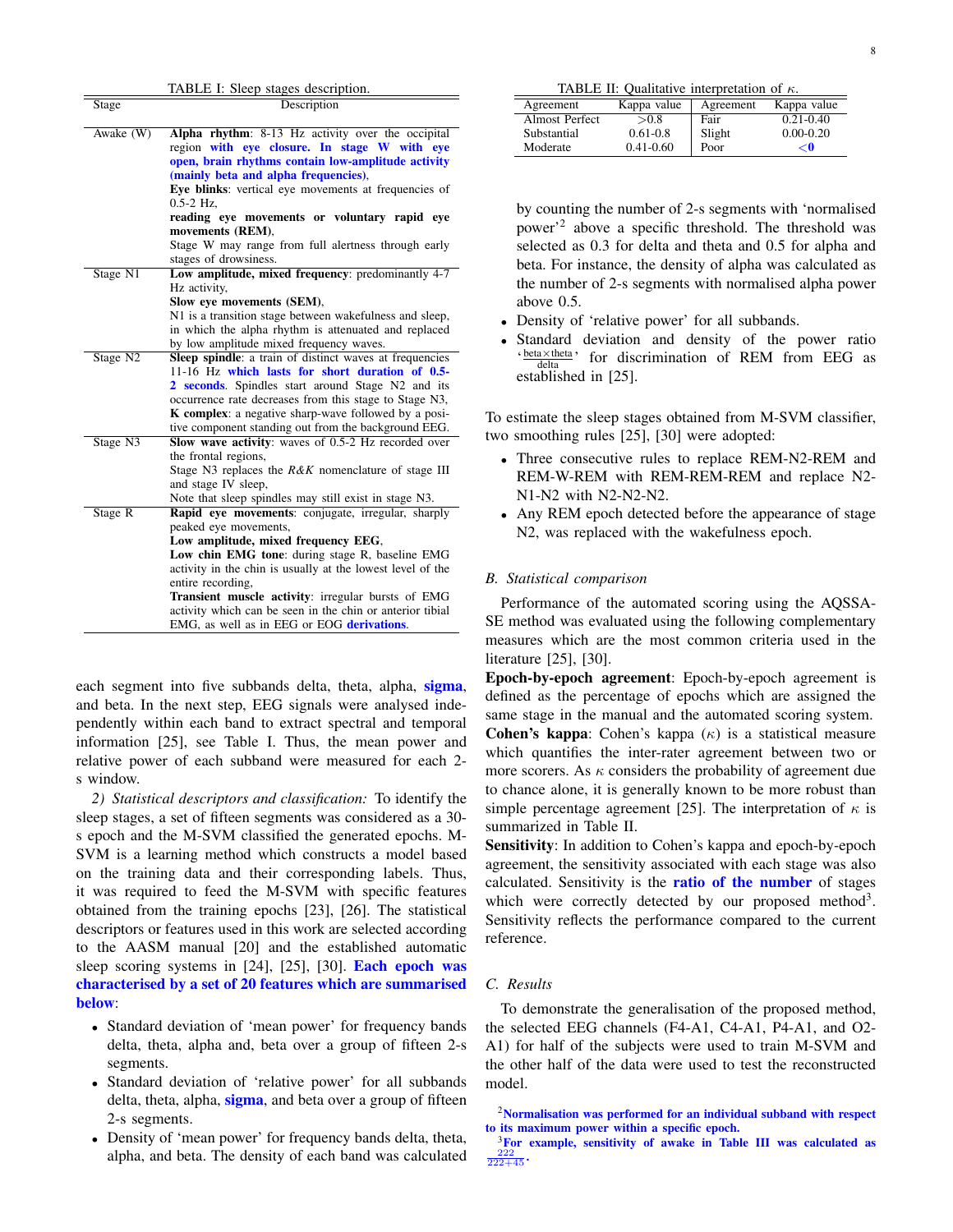TABLE III: Confusion matrix for AQSSA-SE method

|               |                | <b>AQSSA-SE</b> |          |                |      |            |             |
|---------------|----------------|-----------------|----------|----------------|------|------------|-------------|
|               |                | Awake           | N1       | N <sub>2</sub> | N3   | <b>REM</b> | Sensitivity |
|               | Awake          | 222             | 0        |                | 0    | 45         | 0.83        |
|               | N1             | 63              | 63       | 153            | 9    | 144        | 0.14        |
| <b>Manual</b> | N2             | 24              | 42       | 1431           | 63   | 318        | 0.76        |
|               | N <sub>3</sub> | 0               | $\Omega$ | 252            | 1125 | 27         | 0.80        |
|               | <b>REM</b>     | 6               | 96       | 54             | 0    | 963        | 0.86        |
|               | Average        |                 |          |                |      |            | 0.68        |

TABLE IV: Sensitivity values of AQSSA-SE, Wavelet-based method and single channel SSA-SE

|          | Individual stages |      |      |      |            |         |
|----------|-------------------|------|------|------|------------|---------|
|          | Awake             | N1   | N2   | N3   | <b>REM</b> | Average |
| AOSSA-SE | 0.83              | 0.14 | 0.76 | 0.80 | 0.86       | 0.68    |
| Wavelet  | 0.80              | 0.14 | 0.60 | 0.66 | 0.72       | 0.58    |
| SSA-SE   | 0.61              | 0.06 | 0.63 | 0.44 | 0.84       | 0.52    |

TABLE V: Epochs agreement and Cohen's kappa coefficient for AQSSA-SE, Wavelet-based method and single channel SSA-SE

|          | Epoch-by-epoch | Cohen's kappa                |
|----------|----------------|------------------------------|
| AOSSA-SE | 0.74           | 0.65 (Substantial agreement) |
| Wavelet  | 0.62           | 0.51 (Moderate agreement)    |
| SSA-SE   | 0.59           | 0.44 (Moderate agreement)    |

Statistical description of the training and validation groups is summarised as:

|                   | Epochs Awake |         | N1 | N2. | N <sub>3</sub>                             | <b>REM</b> |
|-------------------|--------------|---------|----|-----|--------------------------------------------|------------|
| Training          | 4800         |         |    |     | $6.0\%$ $8.1\%$ $37.3\%$ $24.9\%$ $23.7\%$ |            |
| Validation   5100 |              | $5.2\%$ |    |     | $8.5\%$ $36.8\%$ $27.5\%$ $22.0\%$         |            |

In order to compare the AQSSA-SE with a related method, the M-SVM was provided with the descriptors obtained from both AQSSA-SE and Morlet wavelet. Additionally, to illustrate the benefits of multichannel analysis, we performed classification using a single channel SSA (SSA-SE) on central channel C4-A1. Table III shows the confusion matrix of five-stage manual scoring versus automated scoring via AQSSA-SE.

The sensitivity of automated scoring corresponding to each stage and the average sensitivity for AQSSA-SE, SSA-SE and wavelet methods are given in Table IV.

In addition, the epoch-by-epoch agreement and Cohen's kappa coefficient were computed based on the total of 5100 epochs from test subjects, see Table V.

As an illustration example, Fig. 6 illustrates both manual and automatic scoring obtained for the first 350 epochs of an individual. Moreover, Fig. 7 shows the 3D spectrogram of the corresponding data for the first 15 minutes. Observe that the spectrum is in agreement with the literature on sleep analysis [1], [31], i.e. the power of the brain rhythms in decreasing order are from delta, then theta, alpha, sigma (spindles) and to beta respectively. For example, the power of delta is greater than that of theta. Furthermore, this figure illustrates the temporal information of different bands, such that alpha and beta are dominant at the start of the data. Over time, the spectrum becomes more influenced by lower frequency rhythms, i.e. delta and theta.

### *D. Discussion*

In contrast to our previous work which detected two stages of sleep using only delta and alpha, in this work, our proposed AQSSA-SE can track five subbands delta, theta,



Fig. 6: Representative five-stage sleep classification of the first 350 epochs obtained using manual scoring (top) and AQSSA-SE (bottom).



Fig. 7: 3D Spectrogram (Time-frequency-power)

alpha, sigma, and beta. Our results demonstrated that the fully automated EEG analysis using our proposed method provided a five-stage scoring system exhibiting 74% agreement with a manually scored standard reference. The AQSSA-SE was more than 0.75 sensitive for detection of wakefulness, N2, N3 and REM stages. Moreover, the kappa coefficient was 65% which indicated substantial level of agreement between manual and automated scorers; while, using the same statistical descriptors, the wavelet-based classification and single channel SSA provided moderate classifications with  $\kappa$  =51% and  $\kappa$  =44% respectively. Note that the proposed AQSSA-SE involved an inherent filtering process and this may explain the **higher sensitivities** of its results. Another advantage of AQSSA-SE over other methods such as wavelet and SSA-SE is that it is multi-dimensional and it can exploit the spatial information and the correlation between the channels to improve the results. Moreover, it is possible to extract higher number of sources from a limited number of electrodes which addresses the under-determined case scenarios.

Most of the automatic sleep scoring methods rely on all PSG information including EEG, EOG and EMG channels. However, in this work we focused on four EEG channels. Since REM identification includes the presence of rapid eye movements and muscle atonia [20] and N1 is a transition stage between wakefulness and asleep, differentiation of REM from wakefulness and N1 is difficult without using any EMG or EOG channel. To overcome this limitation, we have utilised the ratio  $\frac{\text{beta} \times \text{theta}}{\text{delta}}$  as a specific marker for discrimination of REM stage [25]. Thus, the automated scoring provided sensitivities 0.83 and 0.86 for wakefulness and REM respectively, see Table IV. However, the discrimination between N1 and REM